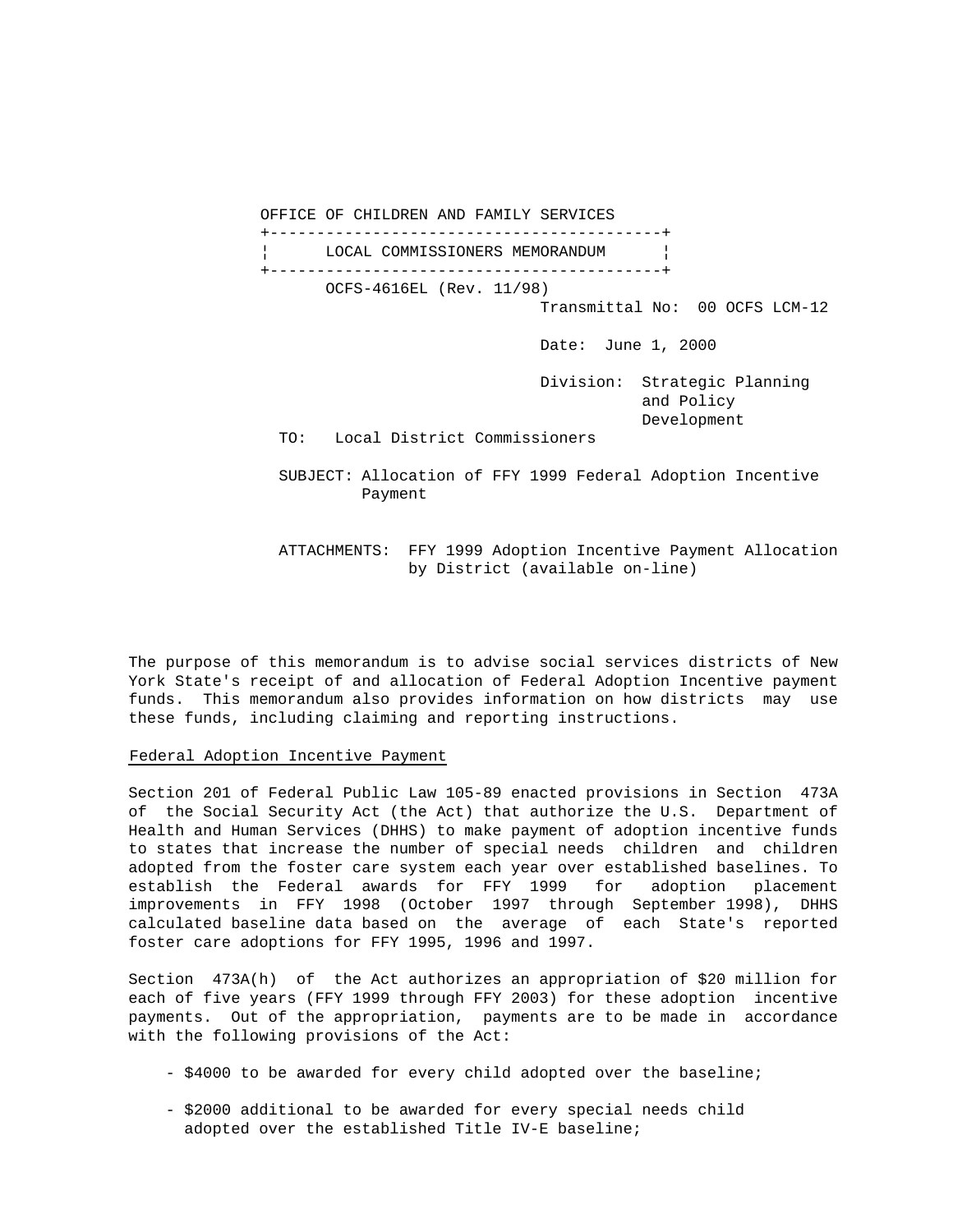Date June 5, 2000

Trans. No. 00 OCFS LCM-12 **Page No. 2** 

 - In the event that the total amount of incentive payments earned by States exceeds the amount of funds appropriated for this purpose, payments to States will be prorated accordingly.

In September 1999, DHHS made an allocation of the \$20 million appropriated for the FFY 1999 adoption incentive payment to the eligible States. However, the total amount of incentive payments that could be earned by States exceeded the FFY 1999 appropriation (for payments for FFY 1998 performance). Accordingly, New York State received \$199,423 in adoption incentive payment from this allocation.

Subsequent to this allocation, Congress included in the Foster Care Independence Act (Public Law 106-169) an additional \$23 million for adoption incentive payments to the States for FFY 1999. These funds were allocated to States by DHHS in February 2000. Of these funds, an additional \$224,577 will be received by New York State in adoption incentive payment funds for FFY 1998 performance. New York has not yet been informed about any awards for FFY 1999 performance.

## New York State Allocation of Adoption Incentive Payment

Chapter 7 of the Laws of 1999 of New York State added Paragraph 10 to Section 409-a of the Social Services Law to establish the basis on which funds received as Federal adoption incentive payments are to be allocated and utilized:

 "All sums received by the state under section 201 of Federal Public Law 105-89 shall be paid to the districts in proportion to the amount earned by the district for federal adoption incentives and shall only be used to provide preventive services to a child and his or her family as defined in paragraph (a) of subdivision five of this section, in addition to those required by the maintenance of effort requirement contained in subdivision six of section one hundred fifty-three i of this chapter, except that up to thirty percent of such sums may be used to provide post adoption services to children and families. Preventive services shall include substance abuse services provided to pregnant women or a caretaker person in an outpatient, residential or in-patient setting. Amounts expended by the state in accordance with this section shall be disregarded for purposes of federal matching payments ..."

As directed by the State statute, the full amount of each of the FFY 1999 Federal adoption incentive payments to New York State is being allocated to the social services districts that increased their adoptions of special needs children and children adopted from foster care in FFY 1998 (October 1997 through September 1998). The State allocation utilizes essentially the same allocation formula and baseline as DHHS has used to allocate Federal funds to the states.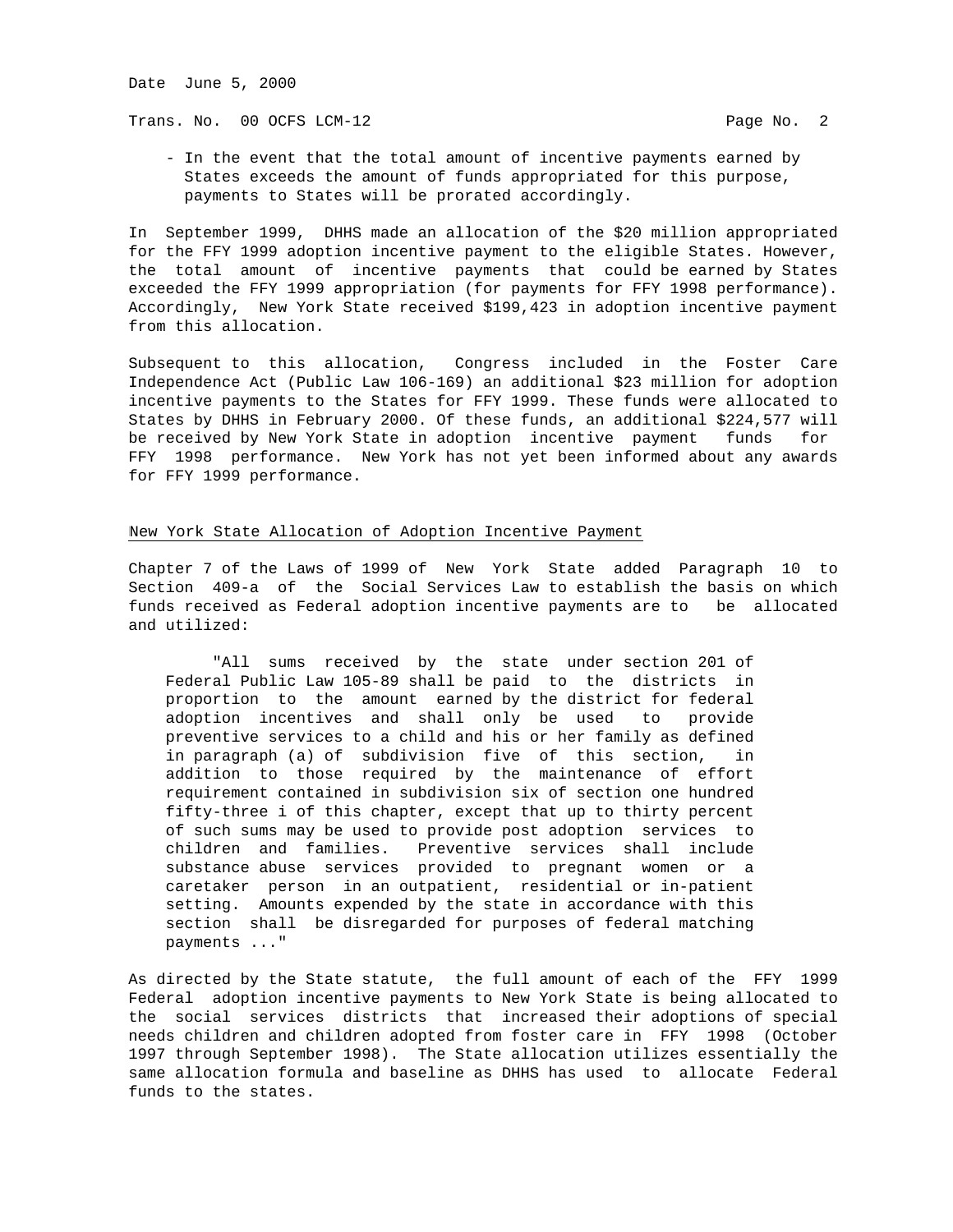Date June 5, 2000

Trans. No. 00 OCFS LCM-12 **Page No. 3** 

Because the two Federal adoption incentive payments were made at different times, the time frames in which they may be used by districts varies. Accordingly, the two payments are allocated separately and directions regarding the timing of claims also varies, as set out below. The FFY 1999 allocation must be expended by September 30, 2000. The FFY 2000 allocation must be expended by September 30, 2001.

The attached charts show each district's adoption incentive payment allocation according to district performance relative to the FFY 1995/1996/1997 baseline average. For each placement in excess of the baseline number, each district was given a dollar credit equal to the same incentive payment level as in the Federal formula: \$4000 for each child who is not a special needs child and \$6000 for each special needs child (the \$4000 each child amount plus the \$2000 special needs addition) who has been adopted. As with the Federal allocation, this results in a payment level greater than the Federal funds received. Therefore, the final allocation of the adoption incentive payment funds has been pro-rated according to each district's proportion of the Statewide total.

These allocations are shown in the attached charts. These are the amounts which will be paid to each district for the FFY 1999 adoption incentive payment based on the district's FFY 1998 adoption performance.

## District Utilization of Adoption Incentive Payments

As noted in the statute [SSL 409-a(10)], adoption incentive payment awards allocated to local districts must be used to provide preventive services to children and families as defined in paragraph 5(a) of Section 409-a of the SSL, with a provision that up to 30 percent of an award may be used to provide post-adoption services to children or families. Paragraph 5(a) of Section 409-a of the SSL does not actually define preventive services but authorizes the promulgation of regulations for the provision of Preventive Services. These regulations are found in Part 423 of Title 18 New York Codes, Rules and Regulations (18 NYCRR). Those services which are defined as preventive services (which may be provided as mandated preventive services, non-mandated preventive services, or community preventive services in accordance with SSL 409-a) and the purposes for which these services may be provided as contained in Part 423 of 18 NYCRR are applicable to the district's utilization of the allocated incentive payment funds contained in this memorandum. The statute also provides that preventive services for this purpose can include substance abuse services provided to a pregnant woman or to a child's caretaker in an outpatient, residential or in-patient setting.

OCFS will monitor and review local district use of adoption incentive payment funds to see that the general purposes for these funds are met but will not direct or specify local district usage.

Adoption incentive payment awards are "additional" funds, that is, they are being paid out of Federal funds and are in addition to the local district's State Family and Children's Services Block Grant allocation. Therefore, services paid from adoption incentive payment funds are neither counted against a local district's Block Grant allocation nor may they be counted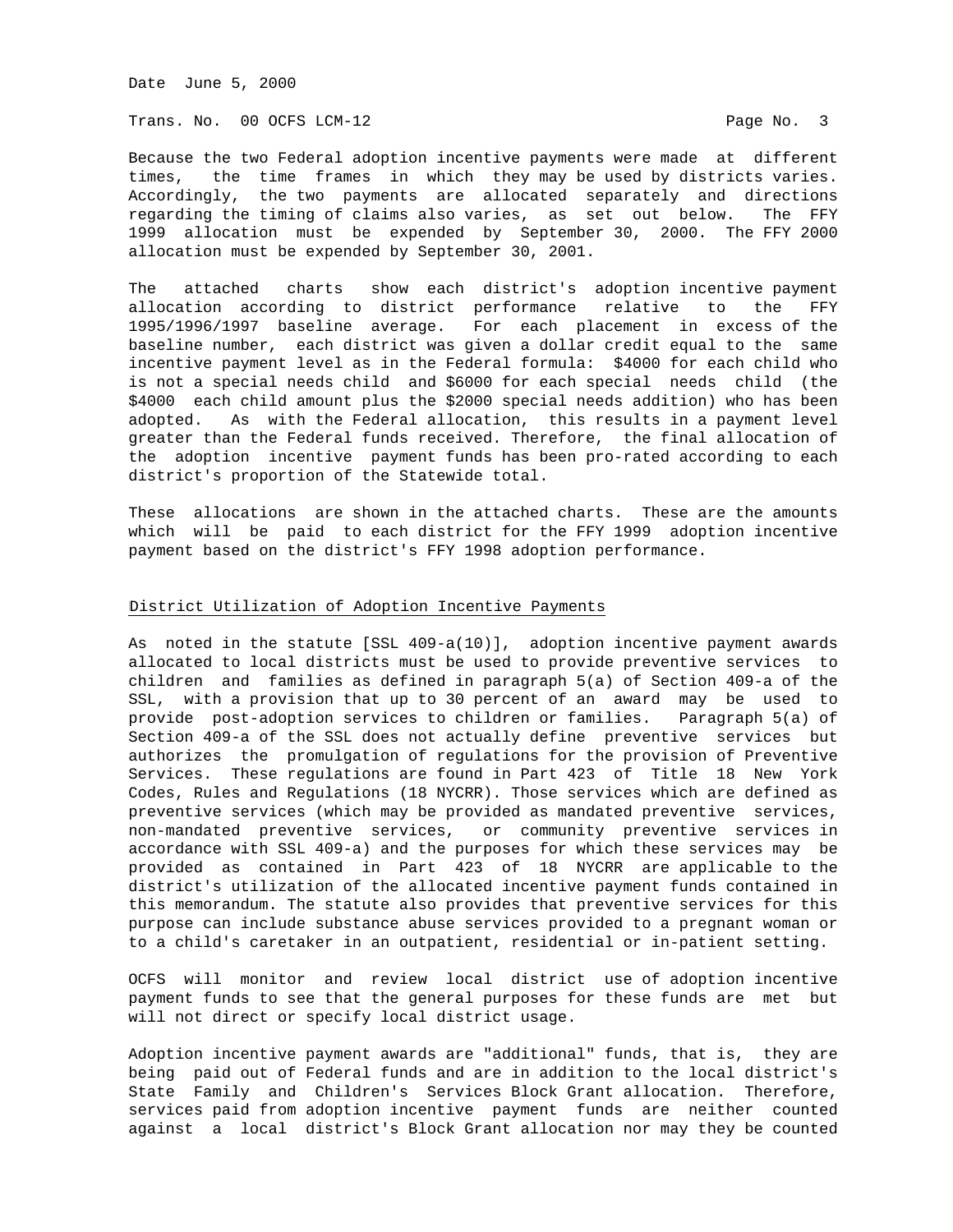Date June 5, 2000

Trans. No. 00 OCFS LCM-12 **Page No. 4** 

toward a local district's Preventive Services Maintenance of Effort (MOE) requirement. In addition, the adoption incentive payment allocations are a direct pass-through of Federal funds awarded to the State. As such, they require no local match fund contribution. Also since these are Federal funds, they may not be used toward meeting any other Federal or State matching funds requirement.

### Claim and Expenditure Reporting Requirement(s)

Claims for reimbursement from Federal Adoption Incentive funds should be filed on form LDSS-3922 Financial Summary of Special Projects. The "Project Name" for Federal Fiscal Year 1999 claims (for expenditures through September 30, 2000) is "ADPT INC 1999". The "Project Name" for Federal Fiscal Year 2000 claims (for expenditures made from October 1, 2000 through September 30, 2001) will be "ADPT INC 2000".

Amounts claimed for Preventive Services should be reported on Line C.11 of the LDSS-3922. Amounts claimed for Post Adoption Services are to be reported on Line C.12 of the LDSS-3922.

Reimbursement for Adoption Incentive payments will be available up to the amount of the district's allocation as shown in the chart attached to this memorandum.

#### Contact Persons

General questions regarding this memorandum and/or how adoption incentive payment allocation funds may be utilized should be addressed to the OCFS Regional Office serving the local district.

Questions regarding financial and claiming aspects of this memorandum should be addressed to Mr. Roland Levie (Regions I-IV) at 1-800-343-8859, extension 4-7549 (USERID FMS001) or Mr. Marvin Gold (Region V) at 212-383-1733 (USERID 0FM270).

William F. Baccalgini Director Strategic Planning and Policy Development

\_\_\_\_\_\_\_\_\_\_\_\_\_\_\_\_\_\_\_\_\_\_\_\_\_\_\_\_\_\_\_\_\_\_\_